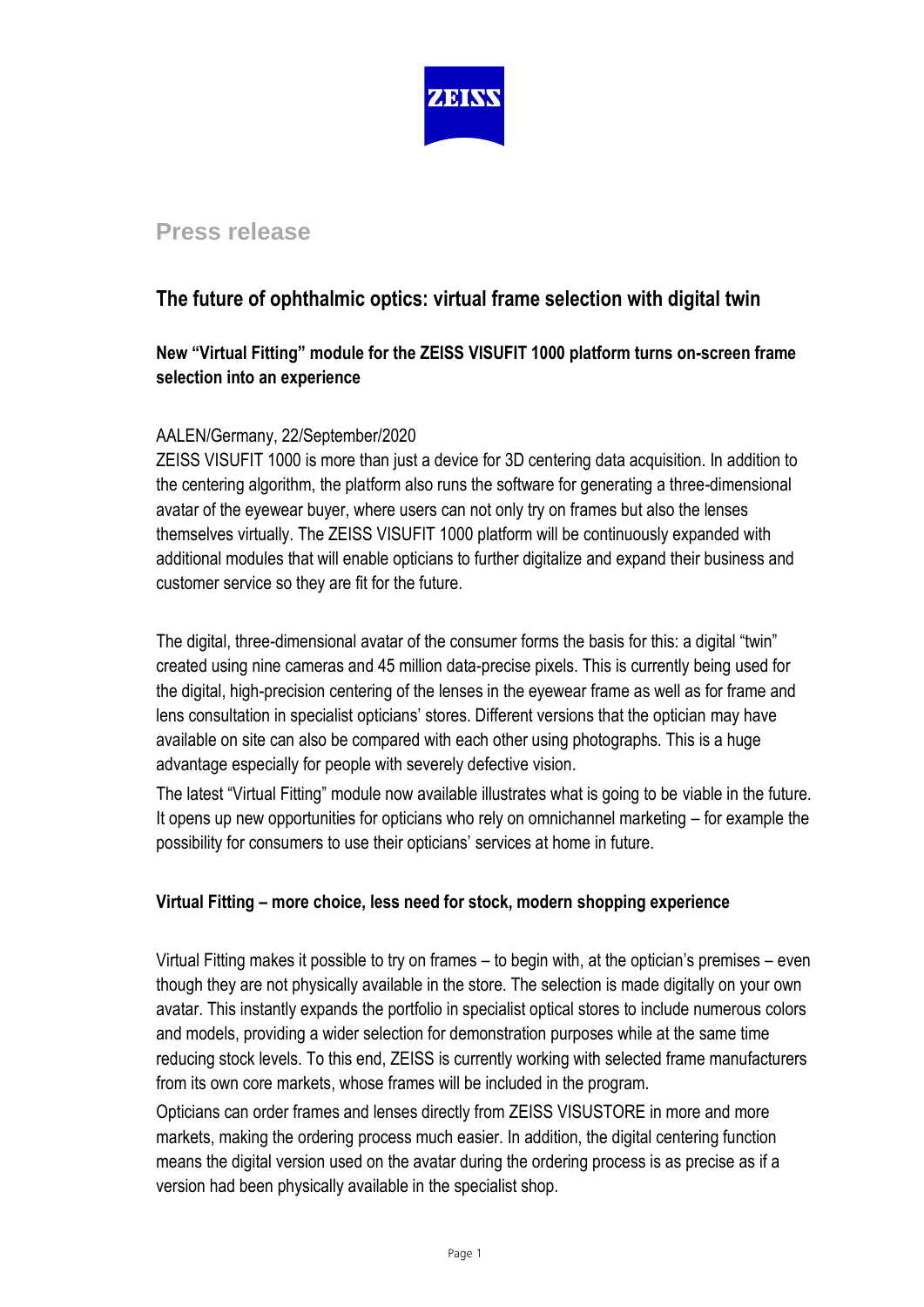

What is particularly interesting is that ZEISS has integrated an algorithm that helps with frame consultation. The application automatically generates suggestions for frames that are compatible with head size, face shape, complexion, pupil distance and hair color. This functionality further enhances the shopping experience for consumers. The optician can help them select frames that they might not even have considered before. In this age of online shopping, consumers will feel very comfortable with the wide choice, interactivity and personalized advice.

## **In summary, these are the four most compelling of the reasons why the ZEISS VISUFIT 1000 platform and Virtual Fitting are beneficial for the optical industry:**

- 1. Changed customer behavior: Consumers today generally expect more choice with web browsing, online shopping, etc. To remain competitive and to meet increasing customer demands for frame selection, it is important for opticians to offer access to a wider selection and to adopt buying habits from the digital world.
- 2. A new shopping experience for consumers: A detailed, three-dimensional avatar and a frame scanned in with high-precision ZEISS instruments, which is then painstakingly graphically edited, testify to professionalism and quality. Consumers will always prefer the high-quality visual display to a low-resolution webcam shot. Because one thing is clear: Virtual Fitting lacks the touch and feel experience, so the quality of the "digital" version must be flawless.
- 3. Staying on the ball: Virtual Fitting is another step on the omnichannel marketing journey for opticians. In future, additional modules will make it possible for consumers to access their avatar from home and try out the frames from their favorite optician's virtual catalog.
- 4. Individuality: What exactly suits me? Or how can I stand out from the crowd? Consumers today demand individualized products. Virtual Fitting, frame recommendation by an intelligent algorithm and personalized consultation by the optician can help to achieve exactly that.

*VISUFIT and VISUSTORE are registered trademarks of Carl Zeiss Vision GmbH.* 

**Press contact**  ZEISS Vision Care Chantal Kaucher Phone +49 73615911950 E-Mail: chantal.kaucher@zeiss.com

**[www.zeiss.com/newsroom](http://www.zeiss.com/newsroom) [www.zeiss.com/vision-newsr](http://www.zeiss.com/vision-news)oom**